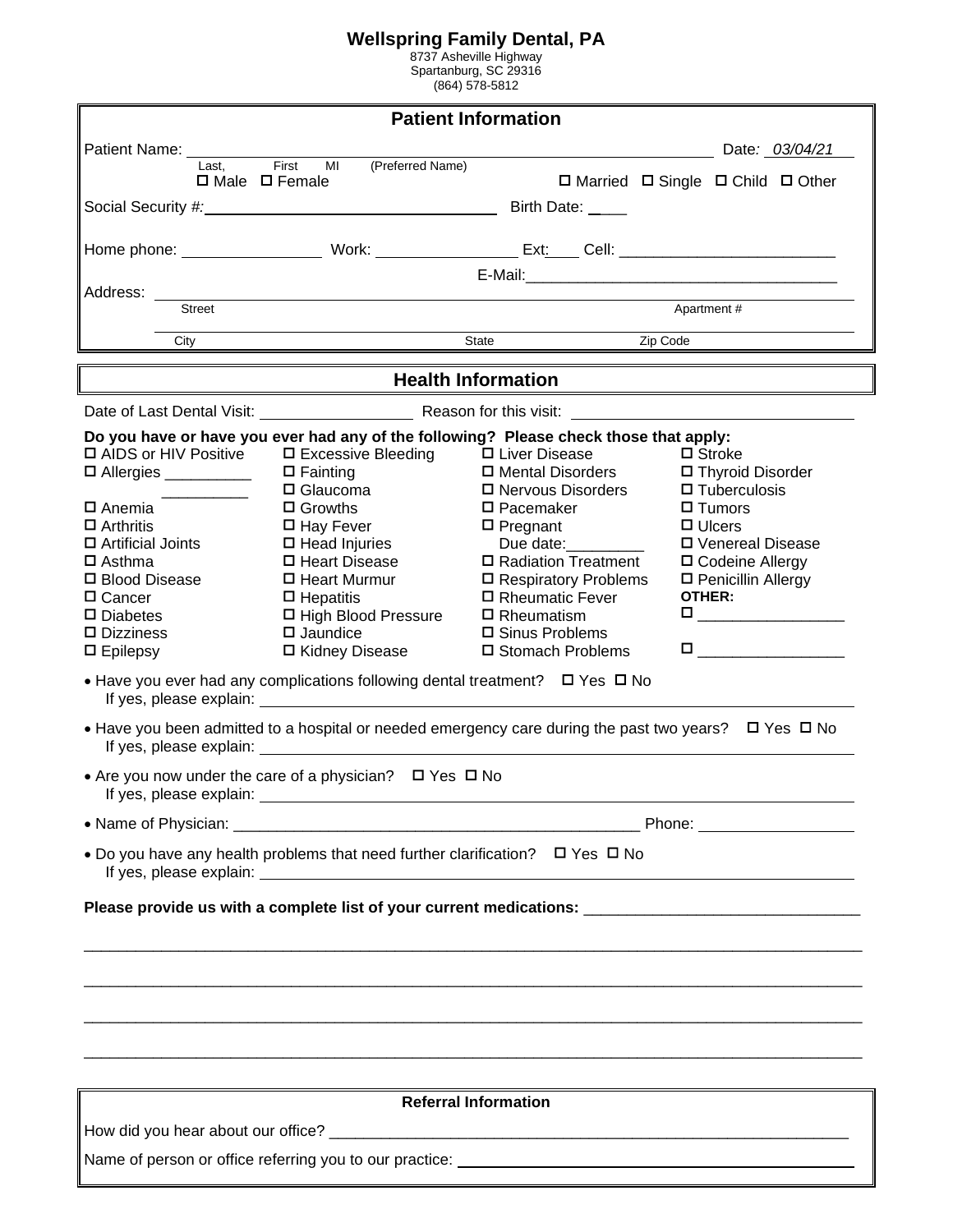|                                                                                                                                                                                                                                                                                                                                                                                                                                                                                                                                                                                                                                                                                                                             | <b>Responsible Party Information</b>                                                                                 |  |                |                                               |                              |
|-----------------------------------------------------------------------------------------------------------------------------------------------------------------------------------------------------------------------------------------------------------------------------------------------------------------------------------------------------------------------------------------------------------------------------------------------------------------------------------------------------------------------------------------------------------------------------------------------------------------------------------------------------------------------------------------------------------------------------|----------------------------------------------------------------------------------------------------------------------|--|----------------|-----------------------------------------------|------------------------------|
| The following is for: $\Box$ the patient's spouse $\Box$ the person responsible for payment                                                                                                                                                                                                                                                                                                                                                                                                                                                                                                                                                                                                                                 |                                                                                                                      |  |                |                                               |                              |
| Name: $\Box$ Male $\Box$ Female                                                                                                                                                                                                                                                                                                                                                                                                                                                                                                                                                                                                                                                                                             |                                                                                                                      |  |                |                                               |                              |
|                                                                                                                                                                                                                                                                                                                                                                                                                                                                                                                                                                                                                                                                                                                             |                                                                                                                      |  |                | □ Married □ Single □ Child □ Other __________ |                              |
|                                                                                                                                                                                                                                                                                                                                                                                                                                                                                                                                                                                                                                                                                                                             |                                                                                                                      |  |                |                                               |                              |
| Phone (Home): _____________________(Work): ____________________Ext: ________ Cell Phone ______________________                                                                                                                                                                                                                                                                                                                                                                                                                                                                                                                                                                                                              |                                                                                                                      |  |                |                                               |                              |
| Street                                                                                                                                                                                                                                                                                                                                                                                                                                                                                                                                                                                                                                                                                                                      |                                                                                                                      |  |                |                                               | Apartment#                   |
|                                                                                                                                                                                                                                                                                                                                                                                                                                                                                                                                                                                                                                                                                                                             |                                                                                                                      |  |                |                                               |                              |
| City                                                                                                                                                                                                                                                                                                                                                                                                                                                                                                                                                                                                                                                                                                                        |                                                                                                                      |  |                | State                                         | Zip Code                     |
|                                                                                                                                                                                                                                                                                                                                                                                                                                                                                                                                                                                                                                                                                                                             | <b>Employment Information</b>                                                                                        |  |                |                                               |                              |
| The following is for: $\Box$ the patient                                                                                                                                                                                                                                                                                                                                                                                                                                                                                                                                                                                                                                                                                    | $\Box$ the person responsible for payment                                                                            |  |                |                                               |                              |
|                                                                                                                                                                                                                                                                                                                                                                                                                                                                                                                                                                                                                                                                                                                             |                                                                                                                      |  |                |                                               |                              |
|                                                                                                                                                                                                                                                                                                                                                                                                                                                                                                                                                                                                                                                                                                                             |                                                                                                                      |  |                |                                               |                              |
| Street                                                                                                                                                                                                                                                                                                                                                                                                                                                                                                                                                                                                                                                                                                                      | City, State Zip Code                                                                                                 |  |                |                                               | Phone                        |
|                                                                                                                                                                                                                                                                                                                                                                                                                                                                                                                                                                                                                                                                                                                             | <b>Dental Insurance Information</b>                                                                                  |  |                |                                               |                              |
| Primary                                                                                                                                                                                                                                                                                                                                                                                                                                                                                                                                                                                                                                                                                                                     |                                                                                                                      |  |                |                                               |                              |
| Name of Insured: $\frac{1}{\text{last}}$ and $\frac{1}{\text{test}}$ are $\frac{1}{\text{first}}$ and $\frac{1}{\text{first}}$ and $\frac{1}{\text{test}}$ are $\frac{1}{\text{test}}$ are $\frac{1}{\text{test}}$ and $\frac{1}{\text{test}}$ are $\frac{1}{\text{test}}$ and $\frac{1}{\text{test}}$ are $\frac{1}{\text{test}}$ and $\frac{1}{\text{test}}$ are                                                                                                                                                                                                                                                                                                                                                          |                                                                                                                      |  |                |                                               |                              |
| Insured's Birth Date: _______________________ ID #: __________________________Group #: _____________                                                                                                                                                                                                                                                                                                                                                                                                                                                                                                                                                                                                                        |                                                                                                                      |  |                |                                               |                              |
| Insured's Address: Street                                                                                                                                                                                                                                                                                                                                                                                                                                                                                                                                                                                                                                                                                                   | <u> 1989 - Johann Stoff, Amerikaansk konst</u>                                                                       |  |                |                                               |                              |
|                                                                                                                                                                                                                                                                                                                                                                                                                                                                                                                                                                                                                                                                                                                             |                                                                                                                      |  | City           | State                                         | Zip Code                     |
| Insured's Employer Name: Name: Name: Name: Name: Name: Name: Name: Name: Name: Name: Name: Name: Name: Name: Name: Name: Name: Name: Name: Name: Name: Name: Name: Name: Name: Name: Name: Name: Name: Name: Name: Name: Name:                                                                                                                                                                                                                                                                                                                                                                                                                                                                                              |                                                                                                                      |  |                |                                               |                              |
| Address: __________<br>Street                                                                                                                                                                                                                                                                                                                                                                                                                                                                                                                                                                                                                                                                                               | <u> 1980 - Johann Barn, mars ann an t-Amhain Aonaich an t-Aonaich an t-Aonaich ann an t-Aonaich ann an t-Aonaich</u> |  | City           | State                                         | Zip Code                     |
| Patient's relationship to insured: $\Box$ Self $\Box$ Spouse $\Box$ Child $\Box$ Other _____________________                                                                                                                                                                                                                                                                                                                                                                                                                                                                                                                                                                                                                |                                                                                                                      |  |                |                                               |                              |
| Insurance Plan Name and Address: Lease Contract Contract Contract Contract Contract Contract Contract Contract Contract Contract Contract Contract Contract Contract Contract Contract Contract Contract Contract Contract Con                                                                                                                                                                                                                                                                                                                                                                                                                                                                                              |                                                                                                                      |  |                |                                               |                              |
|                                                                                                                                                                                                                                                                                                                                                                                                                                                                                                                                                                                                                                                                                                                             |                                                                                                                      |  |                |                                               |                              |
| Secondary                                                                                                                                                                                                                                                                                                                                                                                                                                                                                                                                                                                                                                                                                                                   |                                                                                                                      |  |                |                                               | Letter a patient? □ Yes □ No |
| Name of Insured: Last                                                                                                                                                                                                                                                                                                                                                                                                                                                                                                                                                                                                                                                                                                       | First                                                                                                                |  | M <sub>l</sub> |                                               |                              |
| Insured's Birth Date: ________________________ID #: _________________________Group #: ______________                                                                                                                                                                                                                                                                                                                                                                                                                                                                                                                                                                                                                        |                                                                                                                      |  |                |                                               |                              |
|                                                                                                                                                                                                                                                                                                                                                                                                                                                                                                                                                                                                                                                                                                                             |                                                                                                                      |  | City           | State                                         | Zip Code                     |
| Insured's Employer Name:                                                                                                                                                                                                                                                                                                                                                                                                                                                                                                                                                                                                                                                                                                    |                                                                                                                      |  |                |                                               |                              |
| Address: ______                                                                                                                                                                                                                                                                                                                                                                                                                                                                                                                                                                                                                                                                                                             |                                                                                                                      |  |                |                                               |                              |
| Street                                                                                                                                                                                                                                                                                                                                                                                                                                                                                                                                                                                                                                                                                                                      |                                                                                                                      |  | City           | State                                         | Zip Code                     |
| Insurance Plan Name and Address:                                                                                                                                                                                                                                                                                                                                                                                                                                                                                                                                                                                                                                                                                            |                                                                                                                      |  |                |                                               |                              |
|                                                                                                                                                                                                                                                                                                                                                                                                                                                                                                                                                                                                                                                                                                                             |                                                                                                                      |  |                |                                               |                              |
|                                                                                                                                                                                                                                                                                                                                                                                                                                                                                                                                                                                                                                                                                                                             |                                                                                                                      |  |                |                                               |                              |
|                                                                                                                                                                                                                                                                                                                                                                                                                                                                                                                                                                                                                                                                                                                             | <b>Consent for Services</b>                                                                                          |  |                |                                               |                              |
| As a condition of your treatment by this office, financial arrangements must be made in advance. The practice depends upon reimbursement from the patients for the costs incurred in their                                                                                                                                                                                                                                                                                                                                                                                                                                                                                                                                  |                                                                                                                      |  |                |                                               |                              |
| care and financial responsibility on the part of each patient must be determined before treatment.<br>All emergency dental services, or any dental services performed without previous financial arrangements, must be paid for in cash at the time services are performed.                                                                                                                                                                                                                                                                                                                                                                                                                                                 |                                                                                                                      |  |                |                                               |                              |
| Patients who carry dental insurance understand that all dental services furnished are charged directly to the patient and that he or she is personally responsible for payment of all dental                                                                                                                                                                                                                                                                                                                                                                                                                                                                                                                                |                                                                                                                      |  |                |                                               |                              |
| services. This office will help prepare the patients insurance forms or assist in making collections from insurance companies and will credit any such collections to the patient's account.<br>However, this dental office cannot render services on the assumption that our charges will be paid by an insurance company.                                                                                                                                                                                                                                                                                                                                                                                                 |                                                                                                                      |  |                |                                               |                              |
| A service charge of 1½% per month (18% per annum) on the unpaid balance will be charged on all accounts exceeding 60 days, unless previously written financial arrangements are<br>satisfied.                                                                                                                                                                                                                                                                                                                                                                                                                                                                                                                               |                                                                                                                      |  |                |                                               |                              |
| I understand that the fee estimate listed for this dental care can only be extended for a period of six months from the date of the patient examination.                                                                                                                                                                                                                                                                                                                                                                                                                                                                                                                                                                    |                                                                                                                      |  |                |                                               |                              |
| In consideration for the professional services rendered to me, or at my request, by the Doctor, I agree to pay therefore the reasonable value of said services to said Doctor, or his assignee, at<br>the time said services are rendered, or within five (5) days of billing if credit shall be extended. I further agree that the reasonable value of said services shall be as billed unless objected to,<br>by me, in writing, within the time for payment thereof. I further agree that a waiver of any breach of any time or condition hereunder shall not constitute a waiver of any further term or<br>condition and I further agree to pay all costs and reasonable attorney fees if suit be instituted hereunder. |                                                                                                                      |  |                |                                               |                              |

I grant my permission to you or your assignee, to telephone me at home, by cell or at my work to discuss matters related to this form.

I have read the above conditions of treatment and agree to their content.

Signature of patient, parent or guardian

\_\_\_\_\_\_\_\_\_\_\_\_\_\_\_\_\_\_\_\_\_\_\_\_\_\_\_\_\_\_\_\_\_\_\_\_\_\_\_\_\_\_\_\_\_\_\_\_\_\_\_\_ Date: \_\_\_\_\_\_\_\_\_\_\_\_\_ Relationship to Patient: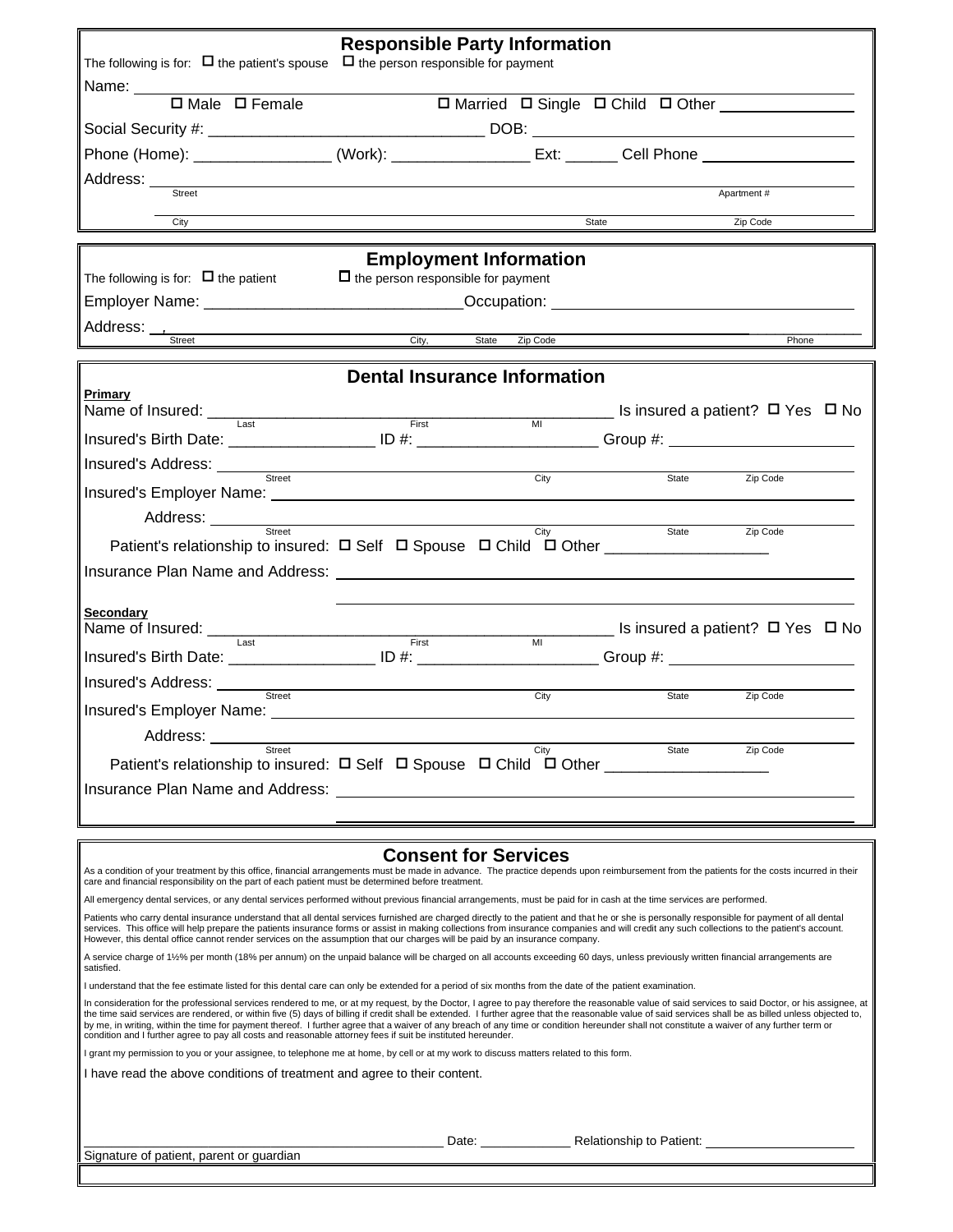# **Wellspring Family Dental, PA**

#### ACKNOWLEDGEMENT OF RECEIPT OF NOTICE OF PRIVACY PRACTICES \*\*You May Refuse to Sign This Acknowledgement\*\* **(This form states that we have given you a copy of the HIPPA Privacy Notice)**

I understand that, under the Health Insurance and Portability & Accountability Act of 1996, I have certain rights to privacy regarding my protected health information. I understand that this information can and will be used to:

 Conduct, plan and direct my treatment and follow-up among the multiple healthcare Providers who may be involved in that treatment directly and indirectly. Obtain payment from third party payers.

Conduct normal healthcare operations such as assessments and physician certifications.

I have received, read and understood your Notice of Privacy Practices containing a more complete description of the uses and disclosures of my health information.

|                                          |                                | Date: |
|------------------------------------------|--------------------------------|-------|
| Signature of patient, parent or guardian | <b>Relationship to Patient</b> |       |
|                                          |                                |       |
|                                          |                                |       |
|                                          |                                |       |

I, \_\_\_\_\_\_\_\_\_\_\_\_\_\_\_\_\_\_\_\_\_\_\_\_\_\_\_\_\_\_\_\_\_\_, authorize Wellspring Family Dental, PA to share my information with the people listed below. The information we may share would possibly include information about: treatment and/or financial arrangements and payment for services. If you are 18 years old or older, but are insured on another family member's insurance, you should list that person's name below.

| Name | Relationship to patient | Phone number |
|------|-------------------------|--------------|
| Name | Relationship to patient | Phone number |
| Name | Relationship to patient | Phone number |
| Name | Relationship to patient | Phone number |